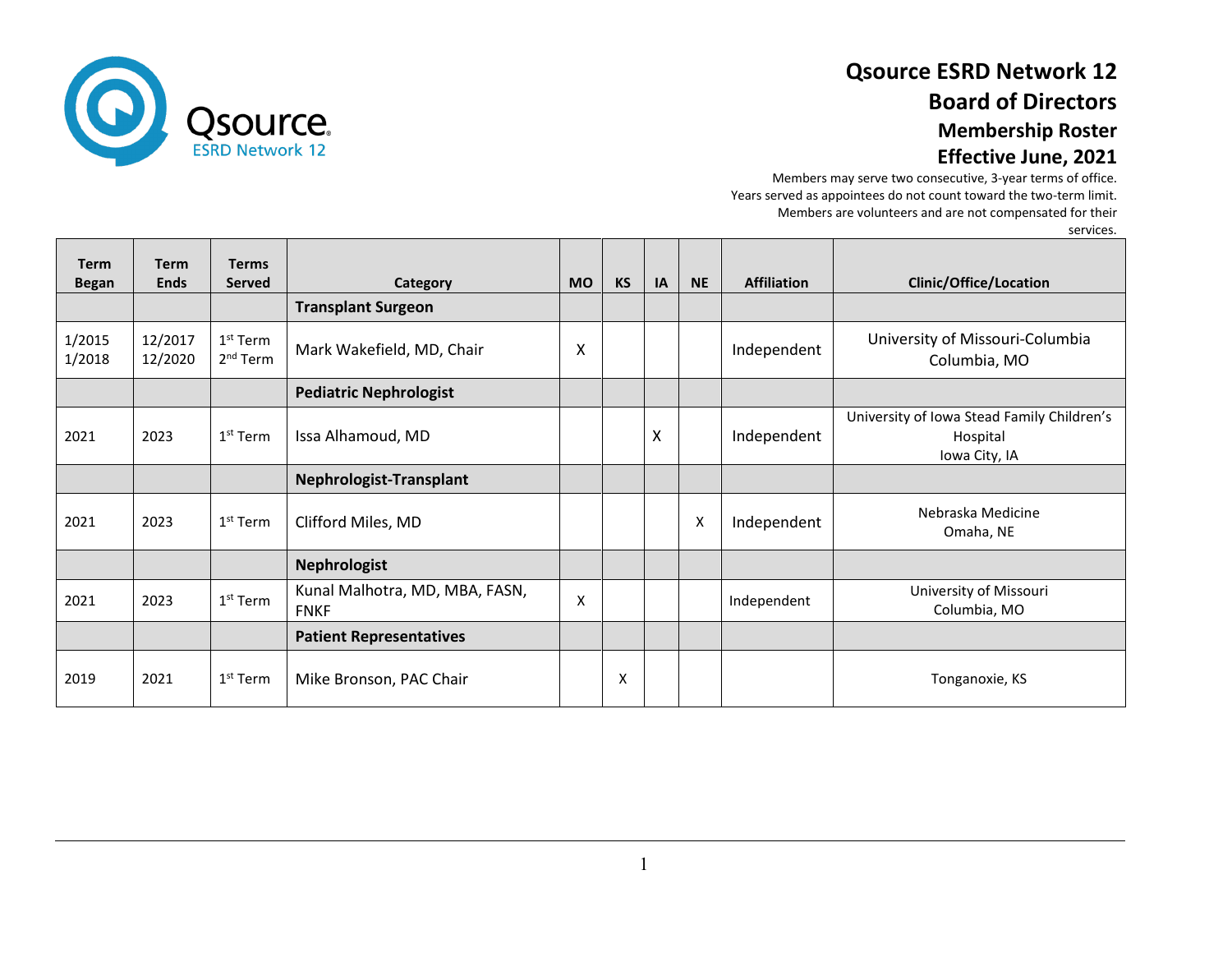

### **Qsource ESRD Network 12 Board of Directors Membership Roster Effective June, 2021**

Members may serve two consecutive, 3-year terms of office. Years served as appointees do not count toward the two-term limit. Members are volunteers and are not compensated for their services.

| <b>Term</b><br><b>Began</b> | <b>Term</b><br><b>Ends</b> | <b>Terms</b><br><b>Served</b>      | Category                          | <b>MO</b> | <b>KS</b> | IA | <b>NE</b> | <b>Affiliation</b> | <b>Clinic/Office/Location</b>                    |
|-----------------------------|----------------------------|------------------------------------|-----------------------------------|-----------|-----------|----|-----------|--------------------|--------------------------------------------------|
|                             |                            |                                    | <b>Administrators</b>             |           |           |    |           |                    |                                                  |
| 1/2016<br>1/2020            | 12/2019<br>12/2022         | $1st$ Term<br>$2nd$ Term           | Jacalyn French, MBA               | X         |           |    |           | <b>DCI</b>         | DCI, West Plains<br>West Plains, MO              |
| 2021                        | 2023                       | $1st$ Term                         | Gertrud Winkler, RN, BBA          | X         |           |    |           | <b>DCI</b>         | <b>DCI Columbia</b><br>Columbia, MO              |
|                             |                            |                                    | <b>Dietitian</b>                  |           |           |    |           |                    |                                                  |
| 2021                        | 2023                       | $1st$ Term                         | Rachel McIlwain, RDN, LD          |           |           | X  |           | Independent        | <b>Wayne County Dialysis</b><br>Clive, IA        |
|                             |                            |                                    | <b>Nurses</b>                     |           |           |    |           |                    |                                                  |
| 1/2017<br>1/2020            | 12/2019<br>12/2022         | $1st$ Term<br>2 <sup>nd</sup> Term | Marcia Sorrill, RN, MBA, MSN, CNN |           |           | X  |           | DaVita             | DaVita Kidney Care<br>IA                         |
| 1/2020                      | 12/2022                    | 1 <sup>st</sup> Term               | Monica Johnson, RN                | X         |           |    |           | <b>FMC</b>         | St. Louis Renal Care<br>St. Louis, MO            |
|                             |                            |                                    | <b>Social Worker</b>              |           |           |    |           |                    |                                                  |
| 1/2017                      | 12/2019                    | $1st$ Term                         | Yehoshua Othniel B.A., MSW, D.Min |           | Χ         |    |           | DaVita             | Independence Dialysis Center<br>Independence, KS |
|                             |                            |                                    | <b>Ex-Officio</b>                 |           |           |    |           |                    |                                                  |